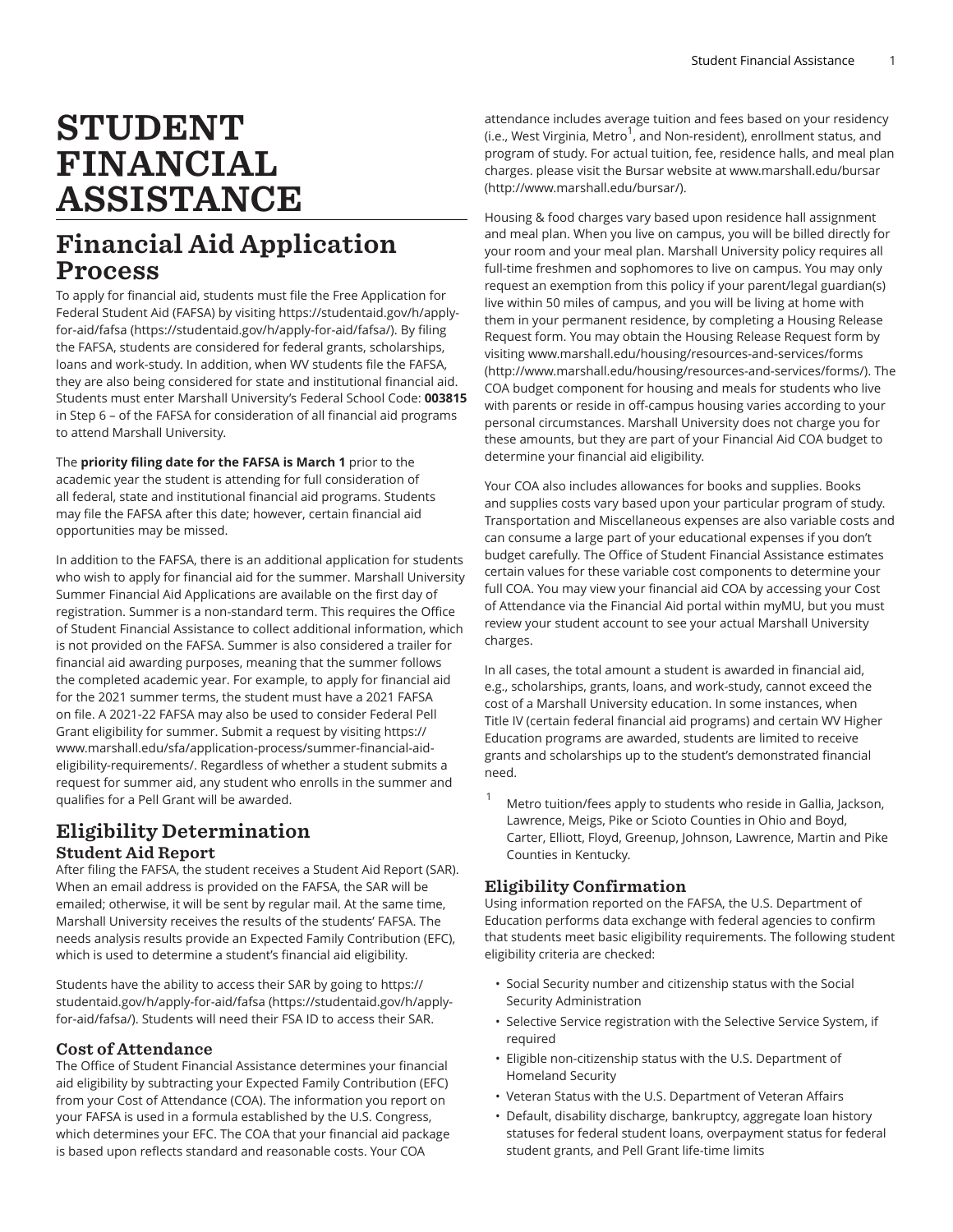The Office of Student Financial Assistance must also review other eligibility requirements such as:

- Admission Status
- Satisfactory Academic Progress
- Enrollment Status
- Academic Level
- Dependency Status
- Marital Status
- Identity
- Unusual enrollment patterns
- Course Program of Study ([https://www.marshall.edu/sfa/check](https://www.marshall.edu/sfa/check-your-cpos/)[your-cpos/\)](https://www.marshall.edu/sfa/check-your-cpos/)
- Note: Federal student aid from Marshall University can only pay for classes that apply towards your degree or certificate at Marshall University. Be sure to monitor your DegreeWorks and communicate with your academic adviser to make sure you are in the right classes.

If any of the items are discrepant, the Office of Student Financial Assistance is required to resolve the issue. This may require the Office of Student Financial Assistance to follow up with the student to request documentation to resolve any discrepancies.

### Verification

Verification is the process in which Student Financial Assistance (SFA) – as dictated by federal and state regulations – compares the information reported on the FAFSA with financial and other data including but not limited to the following items:

- Adjusted Gross Income
- U.S. Income Tax Paid
- Education credits
- Untaxed IRS distributions
- Untaxed pensions
- IRA deductions and payments
- Tax-exempt interest
- Income earned from work
- Household size
- Number in college
- Supplemental Nutrition Assistance Program (SNAP)
- Child Support paid
- High school completion status
- Identity/statement of educational purpose

Students who are selected for verification are sent notification instructing them to access their financial aid records by logging into myMU.

SFA must receive all requested documentation before financial aid can be disbursed (or credited) to the student's Bursar account. If there are differences between the data the student provided on the FAFSA and the verification documentation submitted, corrections to the SAR may be needed, and as a result, the student's application will be reprocessed.

Student responsibilities are to:

• Submit all documents requested promptly utilizing the links located at: [https://www.marshall.edu/sfa/forms-applications/.](https://www.marshall.edu/sfa/forms-applications/)

- Please note: In order to protect students' Personal-Identifiable Information (PII), the Office of Student Financial Aid does not retain paper documentation. Should you submit a paper document, we will scan and email this to your Marshall University email with instructions to upload this documentation to our secure dynamic forms. Please visit SFA Forms and [Applications](https://www.marshall.edu/sfa/forms-applications/202122forms/) [\(https://](https://www.marshall.edu/sfa/forms-applications/202122forms/) [www.marshall.edu/sfa/forms-applications/202122forms/](https://www.marshall.edu/sfa/forms-applications/202122forms/)) or your myMU for uploading.
- Maintain copies of all information used to file the FAFSA and of documents submitted to the Office of Student Financial Assistance.

It is extremely important that you respond to requests for information promptly because finalized **financial aid awards are processed in the order of file completion date**. To ensure that your financial funds disburse as scheduled at the start of the fall semester, you must be registered for classes and submit all required documentation by June 10. You may still submit documents after June 10; however, you should be prepared. to make payment arrangements with the Bursar's Office in the event your financial aid is not finalized by the billing due date.

The deadline for submittal of all verification documents is **30 days prior to the end of the academic year/period** you are enrolled. This designated deadline allows SFA to process and authorize disbursements within the timeframe permitted under regulations set forth for administering the federal and state financial aid programs. Failure to provide requested documentation within this timeframe will result in cancellation of your financial aid offers.

The deadline for students to submit verification documentation may be extended up to 60 days after the student's last day of enrollment during the academic year/period on a case-by-case basis, and will be processed to the extent that is administratively possible.

A Federal Pell Grant applicant selected for verification must complete the process by the deadline published in the Federal Register.

You will be sent an email directing you to review your revised financial aid awards by logging into my MU and accessing your financial aid records when there are any changes as a result of verification.

# Financial Aid Satisfactory Academic Progress

Satisfactory Academic Progress (SAP) is the term used to define successful completion of degree requirements to maintain eligibility for federal and state financial aid. As required by regulations, Marshall University must determine whether a student meets SAP requirements. SAP evaluation for undergraduate students occurs at the conclusion of each payment period, which is at the end of the fall semester, spring semester, and summer terms. Financial aid eligibility determination for a future term of enrollment cannot be done until SAP evaluation occurs.

The student's entire academic history must be considered when determining SAP status irrespective of whether or not the student received financial aid. This also includes Advance Placement (AP) and International Baccalaureate (IB) credits, as well as transfer credits that apply to a Marshall University degree.

### Requirements of the SAP Policy Qualitative (Grade Point Average)

The qualitative component measures the quality of the student's SAP by conducting a review of the student's cumulative grade point average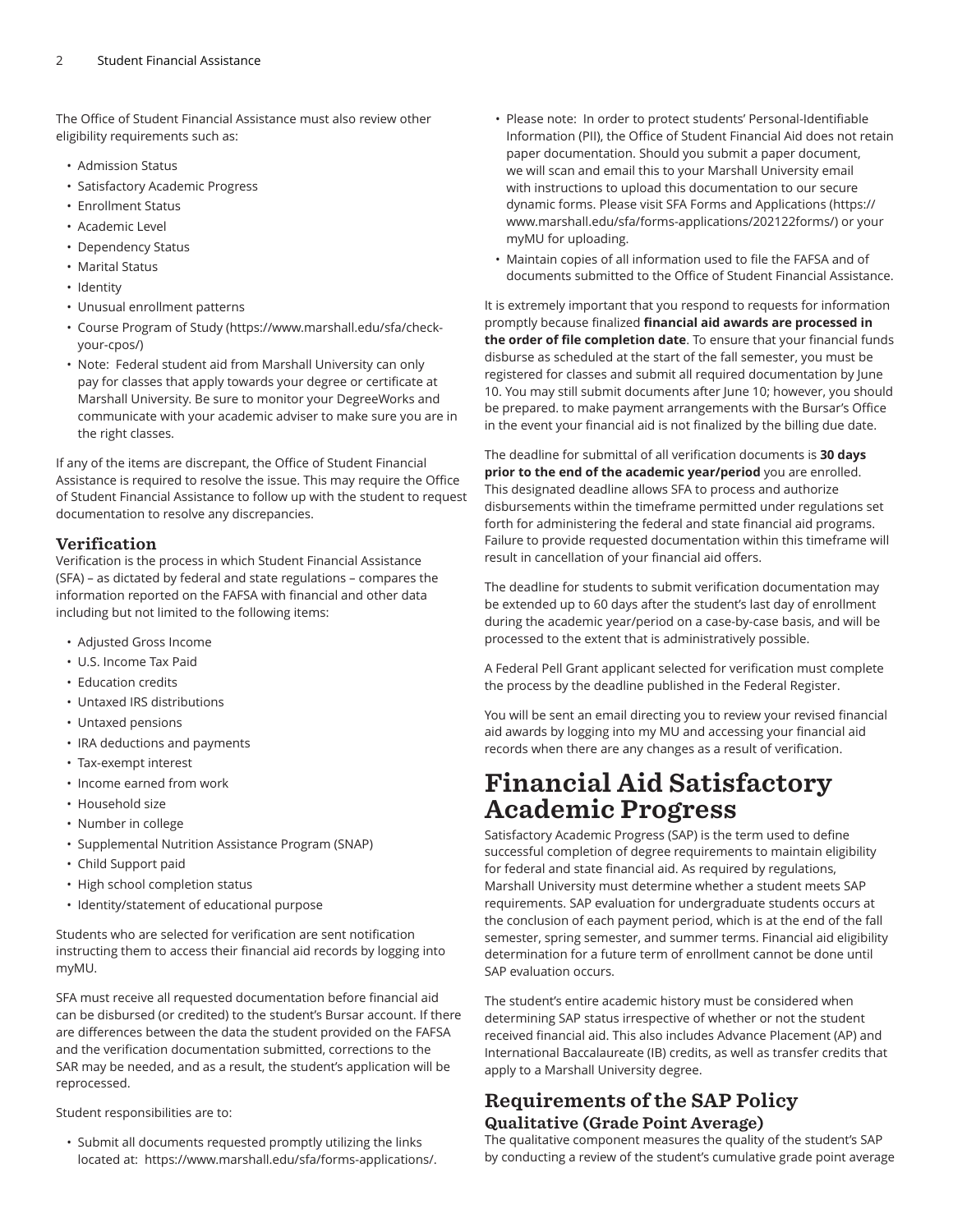(GPA). To meet the qualitative requirement, the student must have a minimum cumulative Marshall University and an overall GPA of at least a 2.0. Credits accepted from other schools that may be applied to a Marshall University degree are counted in the calculation of the student's GPA, thus, are included in the qualitative measure.

(Specific external and institutional scholarships, assistantships, and grants may require a different minimum GPA for continued eligibility. This consideration is a separate and distinct factor in renewing or continuing eligibility for these specific financial aid funds. Information about the terms and conditions of specific student aid programs that have GPA and credit completion requirements is provided to the student at the time the award is offered. This information may be reviewed by logging into myMU and accessing financial aid award records.)

#### Quantitative Measure (Calculating Pace or Completion Ratio)

The quantitative component corresponds to the pace at which the student must progress through his or her program of study. This evaluation is to ensure completion within the maximum timeframe (see below) permitted and provides for the measurement of the student's progress at the end of each period of enrollment. Pace or completion ratio is calculated by determining the cumulative number of credit hours the student has successfully completed divided by the number of cumulative credit hours the student has attempted. Credits accepted from other schools that may be applied to a Marshall University degree are counted in the calculation as both attempted and completed hours. To meet the quantitative requirement, the student's completion ratio must be 67% or higher.

#### Maximum Time Frame Measure

The maximum timeframe is a period of no longer than 150 percent of the published length of the education program as measured in credit hours. To meet the maximum timeframe requirement, the following rules apply:

#### **Undergraduate Pursuing an Associate Degree**

Not to exceed 100 attempted credit hours

**Undergraduate Pursuing a Baccalaureate Degree** Not to exceed 180 attempted credit hours

**Undergraduate who has an Associate Degree and is pursuing a 2nd Associate Degree**

Not to exceed 130 attempted credit hours

### **Undergraduate who has a Baccalaureate Degree and is pursuing an Associate Degree**

Not to exceed 210 attempted credit hours

#### **Undergraduate who has a Baccalaureate Degree and is pursuing a 2nd Baccalaureate Degree**

Not to exceed 240 attempted credit hours

In addition to the three measures referenced above to determine a student's SAP, a student who is placed on Academic Probation or Academic Suspension by his or her school or college based on University academic policy is considered ineligible for financial aid.

#### Effects of Remedial, Repeated, and Pre-requisite Courses

Remedial or developmental courses do not count toward the student's degree requirements, but they are counted as earned hours and are

used to determine a student's academic grade level or classification. Hence, they are calculated according to the rules set forth in this policy. (Financial aid may be awarded to cover up to 30 remedial course credits. Remedial course credits in excess of 30 cannot be calculated as enrolled hours for financial aid purposes. This rule is not related to SAP but is a general financial aid eligibility requirement.)

If the student repeats a course, those credits are counted again when calculating attempted credits. However, if the student repeats a course in which he or she has earned a D or F grade taken no later than the semester or summer term during which the student attempts the 60th semester hour, and before he or she earns a baccalaureate degree, the student may have the D/F Repeat rule applied. When the D/F Repeat rule is applied, the original grade shall be disregarded, and the new grade (excluding a W) shall be used in determining the student's GPA.

(Coursework that a student repeats may be included when determining a student's enrollment status for Title IV-federal student aid purposes as long as it is not a result of 1) more than one repetition of a previously passed course, or 2) any repetition of a previously passed course due the student failing other coursework. This rule is not related to SAP but is a general financial aid eligibility requirement.)

Pre-requisites or preparatory courses are those in which a student must complete in order to meet admission requirements for a graduate or professional program. They do not count toward the student's degree requirements; however, they are calculated according to the rules set forth in this policy.

#### Effects of Withdrawal and Incomplete Grades

If the student withdraws from a course after the first week of classes during any given semester (i.e., student receives a grade of "W" for the course), the course credits are included in the count of attempted credit hours. Thus, withdrawn courses are calculated in the quantitative and maximum time frame measures. Credits for an incomplete course (i.e., student receives a grade of "I" for the course), are counted as credits attempted for quantitative and maximum timeframe measures, but are not included in the GPA or the credits earned count until the incomplete grade changes to a passing or failing grade.

### Effect of Change in Major

If a student changes his or her major, all the credits the student earns toward any Marshall University undergraduate degree will be included in the calculation of qualitative, quantitative and maximum time frame measures.

### SAP Definitions Financial Aid Warning

Financial Aid Warning status is assigned to a student who fails to meet one or more of the SAP measures at the conclusion of a payment period. Students placed on Financial Aid Warning will be notified by email and directed to log into myMU to review their SAP record. The student may continue to receive financial aid for one subsequent payment period under this status despite the determination that the student is not making SAP. Students who do not enroll during the period in which the Financial Aid Warning period was assigned will forfeit that status.

### Financial Aid Probation

Financial Aid Probation status is assigned to a student who fails to make SAP (following Financial Aid Warning status) and who has successfully appealed. A student who is placed on Financial Aid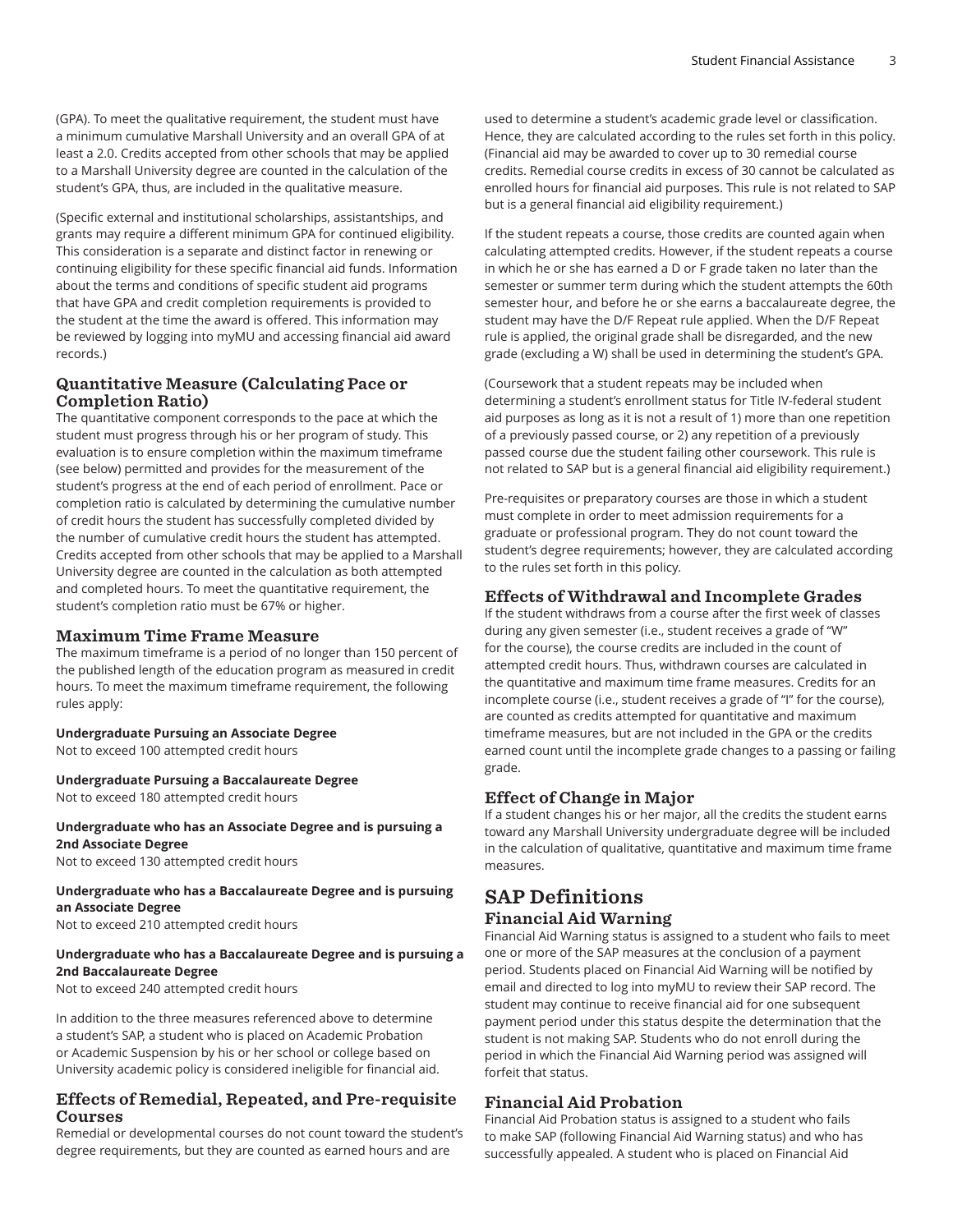Probation may receive financial aid for one subsequent payment period. A student on Financial Aid Probation may be required to meet certain terms and conditions while on Financial Aid Probation, such as taking a reduced course load or taking specific courses. A student assigned a Financial Aid Probation status will be placed on a Financial Aid Academic Plan. At the conclusion of the SAP Academic Probation payment period, the student must either meet the SAP standards or fulfill the requirements specified in the Financial Aid Academic Plan.

### SAP Appeal Procedures

If a student fails one or more of the three measures (qualitative, quantitative and maximum time frame) or is placed on Academic Probation or Academic Suspension, the student is not eligible for federal and state financial aid including grants, scholarships, work-study and loans. Students failing SAP standards who have had mitigating circumstances (e.g., death in the family, illness, involuntary military leave), however, may request reinstatement of their financial aid eligibility by completing the SAP Appeal for Financial Aid Reinstatement Form located at: [https://www.marshall.edu/sfa/](https://www.marshall.edu/sfa/forms-applications/202122forms/) [forms-applications/202122forms/](https://www.marshall.edu/sfa/forms-applications/202122forms/) by the published deadlines.

The appeal must include the following:

- 1. A completed and valid 2021-22 Free Application for Federal Student Aid (FAFSA) by the deadline dates specified below;
- 2. Not be in Federal Student Loan Default or owe a Title IV (Federal) Student Aid Overpayment;
- 3. Detailed explanation for failure to meet SAP standards for each payment period the student failed to perform satisfactorily;
- 4. Documentation to support the reason for failure (medical form, death certificate, etc.);
- 5. Detailed explanation of what has changed that will now allow the student to comply with SAP standards, a statement of academic objectives, and corrective action plan.

### SAP Appeal Deadlines

| Semester/Term          | Date                                               |
|------------------------|----------------------------------------------------|
| <b>Fall Semester</b>   | Tuesday of the week before the<br>start of classes |
| <b>Spring Semester</b> | Tuesday of the week before the<br>start of classes |
| Summer Terms           | Last Friday of June                                |

### SAP Appeals Committee and Decision

The SAP Appeals Committee is composed of representatives from the Office of Student Financial Assistance. Students will be notified by email and directed to log into myMU to review the decision of the SAP Appeals Committee. The decision of the SAP Appeals Committee is final; however, the student may appeal again by the published deadlines for a future payment period. $^{\mathrm{1}}$ 

If the appeal is approved, the student is placed on Financial Aid Probation and the student's financial aid eligibility is reinstated for one subsequent payment period. During the Financial Aid Probation period, the student may be required to fulfill certain conditions for financial aid reinstatement. In addition, all students placed on Financial Aid Probation must follow the Financial Aid Academic Plan explained below. At the conclusion of the payment period, if the student meets the standards of SAP, the Financial Aid Probation status will be removed. If not, the student's academic performance for the

term will be evaluated against the student's Financial Aid Academic Plan.

### Financial Aid Academic Plan

The academic plan requires students to complete 80% of the attempted coursework (100% if the student failed the maximum timeframe measure) and earn a minimum 2.1 GPA for the payment period the student is on SAP Academic Probation. If the student meets the requirements of the Financial Aid Academic Plan, the student will be assigned continued Financial Aid Probation for a subsequent payment period. (The FA Academic Plan is separate and distinct from an Academic Improvement Plan, which is required of students who fail to maintain a minimum 2.0 Marshall or overall GPA.) If the student fails to meet SAP standards or the requirements set forth in the Financial Aid Academic Plan, the student will be deemed ineligible for financial aid, but may appeal again for a future payment period by published deadlines. A student who has a change made to his or her academic transcript (i.e., grade change) during the semester in which the student is ineligible, on Financial Aid Warning or Financial Aid Probation, may request a SAP re-evaluation.

1 If the appeal is denied, the student will be responsible for paying tuition and/or fees or officially withdrawing from classes before the refund deadline.

### Enrollment Status/Enrollment Classification

Each type of financial aid (program) has specific requirements regarding enrollment status. In general, SFA uses the following undergraduate enrollment criteria to determine eligibility for financial aid programs it administers:

| <b>Credits per Term/Semester</b> | <b>Enrollment Status Classification</b> |
|----------------------------------|-----------------------------------------|
| $12 +$                           | Full time                               |
| $9 - 11$                         | Three-quarter time                      |
| $6 - 8$                          | Half time                               |
| $1 - 5$                          | Less than half time                     |

As a rule a student's financial aid package is based on full-time enrollment and the Office of SFA uses the enrollment status on the first day after drop/add period (usually the 8th day of the semester) to determine financial aid eligibility. Only courses that apply to the student's degree may be included to determine the student's enrollment status for federal student aid eligibility.

### Academic Level Classification

Some financial aid programs have specific criteria based on the student's academic (grade) level. According to University Academic Policy, the following criteria are used to define the student's academic level:

| <b>Total Credits Earned</b> | <b>Academic Level</b> |
|-----------------------------|-----------------------|
| $0 - 29$                    | 1st Year or Freshman  |
| $30 - 59$                   | 2nd Year or Sophomore |
| $60 - 89$                   | 3rd year or Junior    |
| $90 +$                      | 4th Year or Senior    |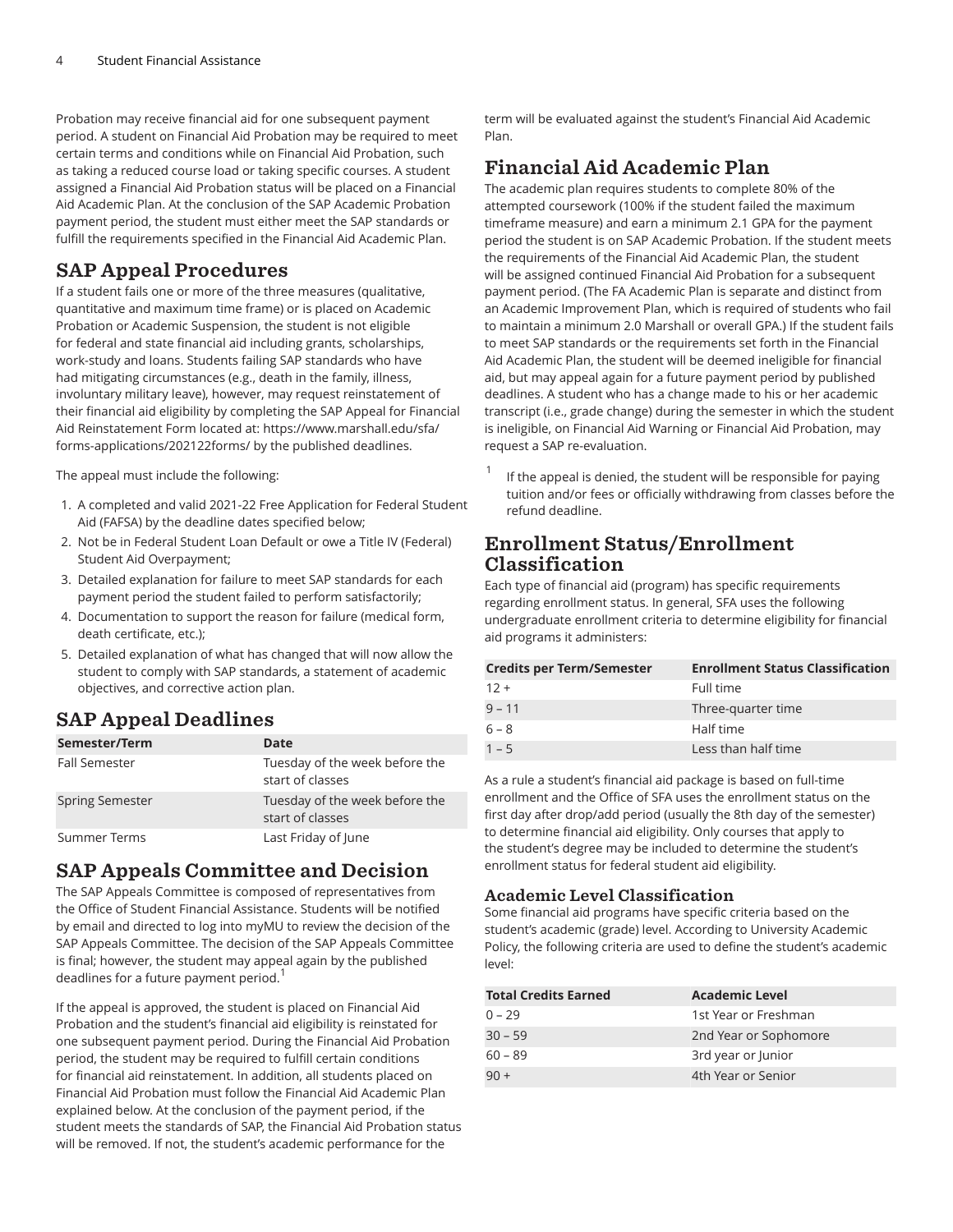### Dual Enrollment and Study Abroad

Marshall University students who plan to enroll at another college or university simultaneously may have their other enrollment elsewhere considered for financial aid eligibility at Marshall University.

Students may not receive federal financial aid at more than one institution of higher education for the same courses or at the same time. Students must declare which institution is to be considered the "home school" or the institution where they will receive their degree for financial aid eligibility purposes. To be considered for financial aid as a dually enrolled student or a student taking courses elsewhere during a given semester, a consortium agreement form must be completed and approved by both Marshall University and the other school.

# Types of Aid Available

Financial aid is funding for college education that comes from sources outside of the student's family. Gift aid and self-help aid are the two categories of financial aid. Gift aid comes in the form of grants and scholarships and usually does not have to be repaid. Self-help aid comes in the form of loans and work-study. Financial aid at Marshall University is awarded based on financial need, merit, or both. Students may receive a combination of grants, scholarships, loans, and workstudy in their Financial Aid Package. Sources of funding come from Marshall University, the federal government, the state and other entities.

The types of financial aid programs listed below are available at Marshall University for undergraduate students:

- Merit-Based Scholarships and Grants
- Need-based Grants
- Loan Programs
- Student Employment
- Veteran Education Benefits
- Foundation Scholarships

For current and more detailed information on types of financial aid available, please visit [www.marshall.edu/sfa](https://www.marshall.edu/sfa/) ([https://](https://www.marshall.edu/sfa/) [www.marshall.edu/sfa/](https://www.marshall.edu/sfa/)[\)/types-of-aid](https://www.marshall.edu/sfa/types-of-aid/) ([https://www.marshall.edu/sfa/](https://www.marshall.edu/sfa/types-of-aid/) [types-of-aid/](https://www.marshall.edu/sfa/types-of-aid/)).

## Notification and Disbursement of Awards Checking Financial Aid Records

Students may access their financial aid records by logging on to their myMU account. MyMU is the student's campus web portal used to provide students with easy online access to their Marshall University records.

In order to log into myMU, students must have both their unique MUNet account and password. Any student that has problems accessing their myMU records should email [servicedesk@marshall.edu](mailto:servicedesk@marshall.edu) or call 1-877-689-8638.

### Understanding Financial Aid Awards & Requirements

Online financial aid notification via the student's myMU account is the official method by which students receive information regarding their financial aid application and awards.

Email is the primary means of communication between students and the Marshall University Office of Student Financial Assistance. Emails are sent to the student's Marshall University email account. It is the student's responsibility to monitor email notifications from the Office of Student Financial Assistance as well as from other university offices. Failure to read and respond to email communications from the Office of Student Financial Assistance may result in delay or cancellation of financial aid awards.

Once you access your financial aid records within the Financial Aid Main Menu tab, you will be able to view the following topics:

- Financial Aid Status
- Requirements
- Eligibility
- Awards

### Disbursement of Financial Aid (or Financial Aid Crediting to your Billing Account)

The earliest financial aid may credit to a student's billing account is 10 days before the semester begins. However, financial aid will not credit to the student's account unless all eligibility requirements have been met and verification has been completed. In addition, if the student is taking out a student loan, the student must have completed entrance loan counseling and completed a master promissory note for the respective loan program.

Pending financial aid is a temporary status and is used for financial planning purposes only. Pending financial aid allows the Bursar Office to defer payment of student's tuition, fees, residential and board payments until the financial aid is finalized and credited to the student's Bursar account. Students are responsible for making payment for the difference between bursar charges and financial aid awards by the designated due dates established by the University.

Financial aid awards are not final until they have credited to the student's account.

## Payment Plan Option

Under the Marshall University **OASIS Payment Plan**, students may select to make three equal payments of their outstanding charges for the fall or spring semester after any applicable financial aid has been applied. For more information, visit [www.marshall.edu/bursar](https://www.marshall.edu/bursar/) ([https://](https://www.marshall.edu/bursar/) [www.marshall.edu/bursar/](https://www.marshall.edu/bursar/)).

### Refunds Due to a Financial Aid Credit Balance

When financial aid for the semester/term exceeds a student's direct charges (tuition, fees, etc.) on the student bill, the student is entitled to a refund for the difference for use toward other educational expenses. The Bursar's Office issues refunds to students beginning the first day of classes. Only those students whose financial aid was credited 10 days prior to the semester/term with a credit balance will receive a refund on the first day of the semester/term. Following the first day of the semester/term, it takes approximately one week after financial aid is disbursed for the Bursar Office to issue a financial aid refund to a student.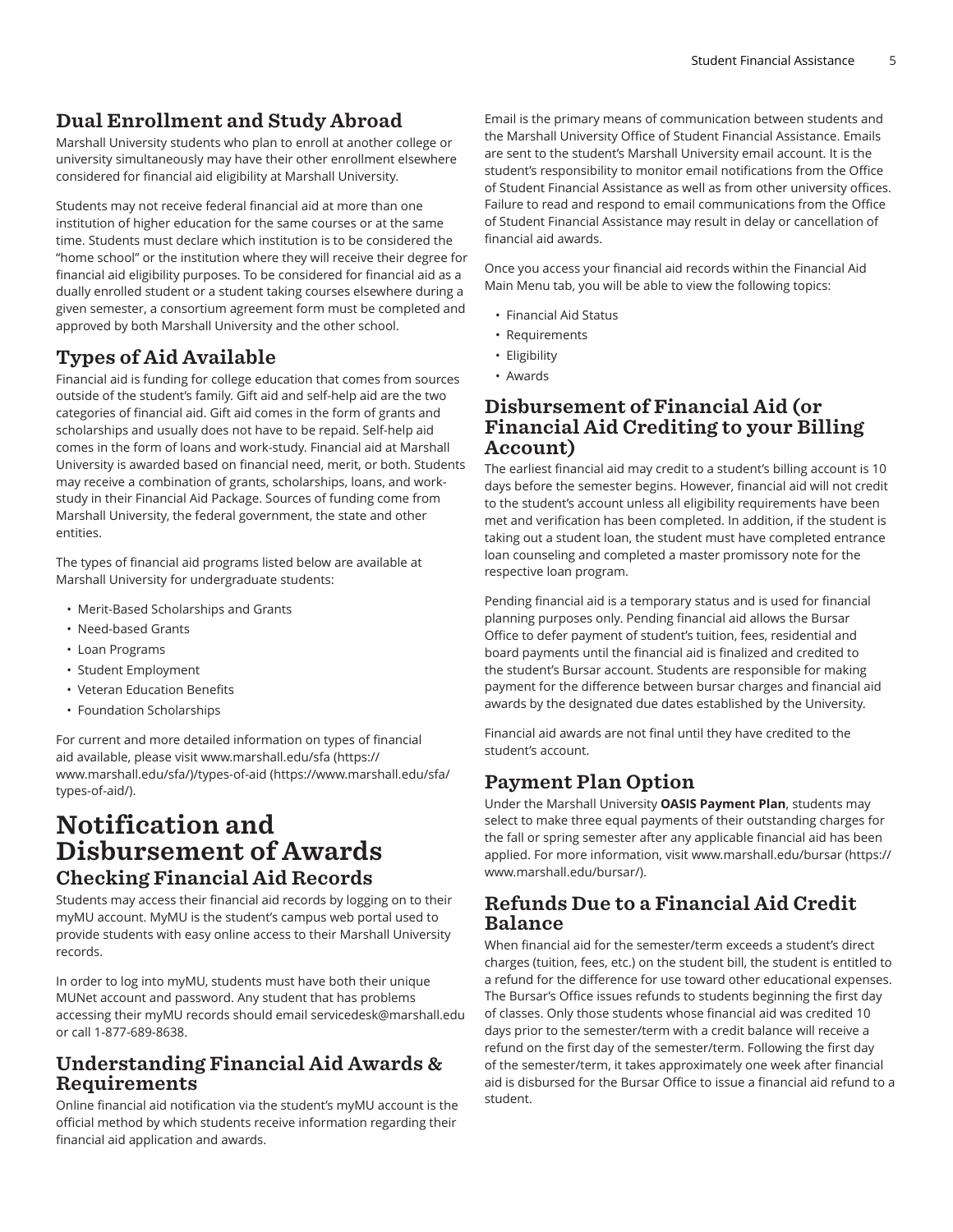Visit the Bursar website at [www.marshall.edu/bursar \(https://](https://www.marshall.edu/bursar/) [www.marshall.edu/bursar/\)](https://www.marshall.edu/bursar/) for more information on financial aid refunds.

### Impact on Financial Aid Due to Withdrawal or Failure to Enroll

Students could jeopardize receipt of some types of aid if they are not properly enrolled at the time that financial aid funds disburse. Students may have originally been packaged as a full-time student, but at the time the funds are ready to disburse, students' enrollment status may differ. Students' change in enrollment may affect the eligibility for certain funds.

If a student does not attend for a period of enrollment that he/she has been awarded financial aid, the Office of Student Financial Assistance must cancel all financial aid awards offered. Upon re-enrollment, the student may request assistance again, but, because awards are based on the availability of funds, funding may be limited.

Students who plan to withdraw from any courses during an academic term should consult with a Financial Aid Counselor. Withdrawing from courses may prevent students from making Financial Aid Satisfactory Academic Progress. This could affect students' future financial aid eligibility.

Total withdrawal from the university is defined as dropping all classes for which a student is registered. Total withdrawal requires that a withdrawal form be submitted to the Registrar's Office.

When students withdraw from all courses on or before the 60% point in time of an academic term, the Office of Student Financial Assistance is required to review their financial aid awards to determine whether financial aid funds must be adjusted in accordance with federal and state regulations. The policies on treatment of financial aid for total withdrawal are specific to each designated financial aid program and are applicable only if the student has received those particular kinds of funds. If a student received various types of financial aid, more than one policy may apply when determining revised financial aid eligibility.

Adjustments to institutional, state (if Title IV financial aid was not received) and external financial aid follow the Marshall University Refund Policy. The chart below describes how institutional, state and external financial aid is treated whenever a student withdraws:

### Treatment of Marshall University, State & External Aid for Total Withdrawal

| <b>Period of Withdrawal During a</b> | <b>Percentage of Aid Returned to</b> |
|--------------------------------------|--------------------------------------|
| Semester                             | Program                              |
| During the first 10% of the term     | 90%                                  |
| From 11% to 25% of the term          | 75%                                  |
| From 26% to 50% of the term          | 50%                                  |

For example, if a student withdraws during the 5th week of the semester, the student would have 50% of his/her tuition charge reversed. Simultaneously, if a student received an institutional scholarship for the semester in the amount of \$2,000, 50% or \$1,000 of this scholarship would be returned to the respective financial aid program.

### Treatment of Title IV (Federal) Aid for Total Withdrawal

The federal policy for return of Title IV funds maintains that a student retains only that portion of federal aid that the student has earned

based on time in attendance before withdrawal. The percentage of time that the student attended an academic term determines the amount of federal aid that must be returned to the federal government. This federally mandated policy is independent of Marshall University's institutional refund policy due to withdrawal.

Marshall University, as required by federal statute, must recalculate federal financial aid eligibility for students who drop out, who withdraw, or who are dismissed, prior to completing 60% of the semester or the financial aid payment period.

When the student ceases to be enrolled prior to completing 60% of the semester or financial aid payment period, the Office of Student Financial Assistance applies the Federal Return of Title IV funds formula to determine whether any federal financial aid must be returned. The Federal Return of Title IV formula is calculated as follows:

#### **Total # of Days Student Completes Until Withdrawal/Total # of Days in the Semester or Payment Period**

This formula determines the percentage of the semester completed, which is the same percentage of earned financial aid.

Funds are returned to the appropriate federal program based on the percentage of unearned aid using the following formula:

#### **(100% of the Aid That Could be Disbursed minus the % of Earned Aid) X Total Amount of Aid That Could Have Been Disbursed**

Federal student aid refunds are returned to the following Title IV sources in the following order:

- 1. Unsubsidized Federal Direct Stafford Loan
- 2. Subsidized Federal Direct Stafford Loan
- 3. Federal Perkins Loan
- 4. Graduate Federal Direct PLUS Loan
- 5. Parent Federal Direct PLUS Loan
- 6. Federal Pell Grant
- 7. Federal SEOG Grant
- 8. Federal TEACH Grant
- 9. Iraq and Afghanistan Service Grant

If the student is a recipient of both Title IV and West Virginia state aid, the aforementioned policy applies to West Virginia state aid.

If a student earned less financial aid than was disbursed, Marshall University is required to return the unearned portion of the financial aid to the respective federal student aid programs. In some cases, if the student was issued a federal financial aid refund, he/she may be required to return all or a portion of the federal funds.

If the student (or Parent in the case of PLUS Loan) is required to return a portion or all of the loan proceeds, the calculated amount would not have to be returned through this calculation, but be repaid according to the loan's terms.

If a student qualifies for federal aid that has not yet disbursed and less aid is disbursed than earned, the student may receive a late disbursement for the difference.

When a student that has begun attendance fails to earn a passing grade (has a zero GPA) at the end of the semester, Marshall University, for federal student aid purposes, must assume that the student has unofficially withdrawn or dropped out. However, if the student has